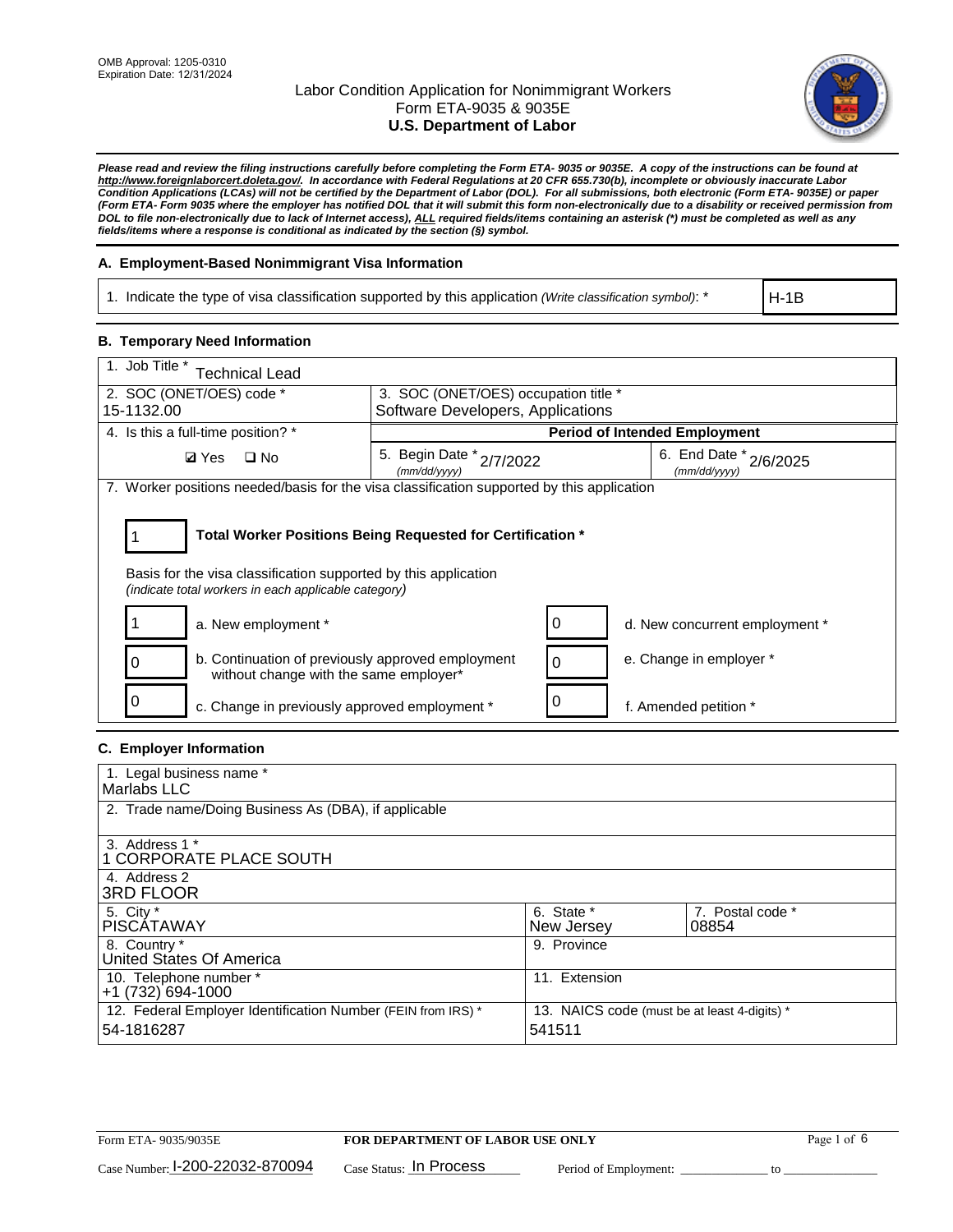

## **D. Employer Point of Contact Information**

**Important Note**: The information contained in this Section must be that of an employee of the employer who is authorized to act on behalf of the employer in labor certification matters. The information in this Section must be different from the agent or attorney information listed in Section E, unless the attorney is an employee of the employer.

| 1. Contact's last (family) name *               | 2. First (given) name * |                          | 3. Middle name(s)         |
|-------------------------------------------------|-------------------------|--------------------------|---------------------------|
| Vidyadharan                                     | Sanjay                  |                          |                           |
| 4. Contact's job title *<br>Chief Legal Officer |                         |                          |                           |
| 5. Address 1 *<br>1 CORPORATE PLACE SOUTH       |                         |                          |                           |
| 6. Address 2<br><b>3RD FLOOR</b>                |                         |                          |                           |
| 7. City *<br><b>PISCÁTAWAY</b>                  |                         | 8. State *<br>New Jersey | 9. Postal code *<br>08854 |
| 10. Country *<br>United States Of America       |                         | 11. Province             |                           |
| 12. Telephone number *                          | 13. Extension           | 14. E-Mail address       |                           |
| +1 (732) 694-1000                               | 1600                    | sanjay@marlabs.com       |                           |

## **E. Attorney or Agent Information (If applicable)**

**Important Note**: The employer authorizes the attorney or agent identified in this section to act on its behalf in connection with the filing of this application.

| 1. Is the employer represented by an attorney or agent in the filing of this application? *<br>If "Yes," complete the remainder of Section E below. |                         |              |                               |                   | $\Box$ Yes                                           | <b>ØNo</b> |
|-----------------------------------------------------------------------------------------------------------------------------------------------------|-------------------------|--------------|-------------------------------|-------------------|------------------------------------------------------|------------|
| 2. Attorney or Agent's last (family) name §                                                                                                         | 3. First (given) name § |              |                               | 4. Middle name(s) |                                                      |            |
| 5. Address 1 §                                                                                                                                      |                         |              |                               |                   |                                                      |            |
| 6. Address 2                                                                                                                                        |                         |              |                               |                   |                                                      |            |
| 7. City §                                                                                                                                           |                         | 8. State §   |                               |                   | 9. Postal code §                                     |            |
| 10. Country §                                                                                                                                       |                         | 11. Province |                               |                   |                                                      |            |
| 12. Telephone number §                                                                                                                              | 13. Extension           |              | 14. E-Mail address            |                   |                                                      |            |
| 15. Law firm/Business name §                                                                                                                        |                         |              | 16. Law firm/Business FEIN §  |                   |                                                      |            |
| 17. State Bar number (only if attorney) §                                                                                                           |                         |              | standing (only if attorney) § |                   | 18. State of highest court where attorney is in good |            |
| 19. Name of the highest State court where attorney is in good standing (only if attorney) §                                                         |                         |              |                               |                   |                                                      |            |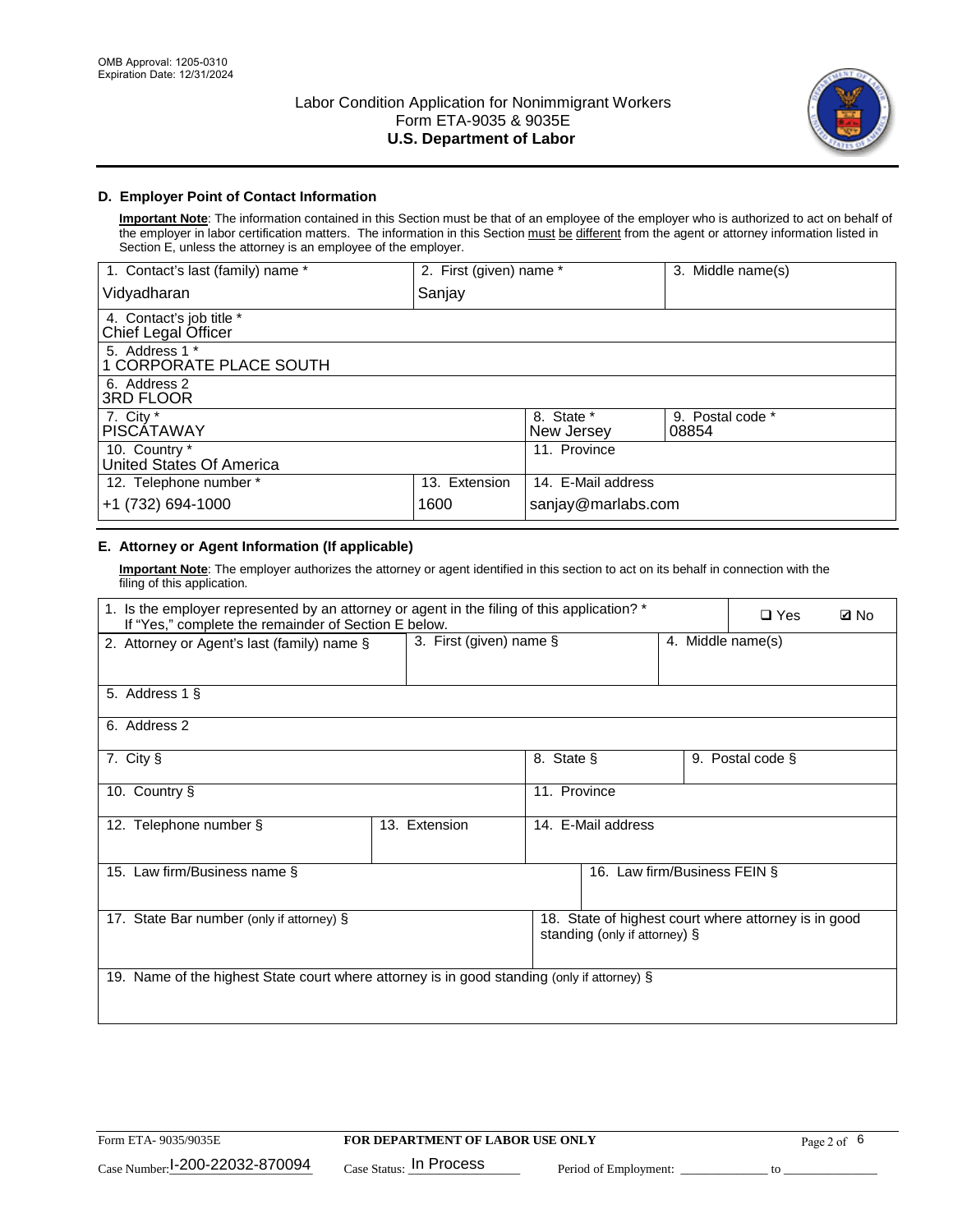

#### **F. Employment and Wage Information**

**Important Note**: The employer must define the intended place(s) of employment with as much geographic specificity as possible. Each intended place(s) of employment listed below must be the worksite or physical location where the work will actually be performed and cannot be a P.O. Box. The employer must identify all intended places of employment, including those of short duration, on the LCA. 20 CFR 655.730(c)(5). If the employer is submitting this form non-electronically and the work is expected to be performed in more than one location, an attachment must be submitted in order to complete this section. An employer has the option to use either a single Form ETA-9035/9035E or multiple forms to disclose all intended places of employment. If the employer has more than ten (10) intended places of employment at the time of filing this application, the employer must file as many additional LCAs as are necessary to list all intended places of employment. See the form instructions for further information about identifying all intended places of employment.

#### a.*Place of Employment Information* 1

| 1. Enter the estimated number of workers that will perform work at this place of employment under<br>the LCA.* |                                                                                                                                |  |                                          |                      |                          |              |  |
|----------------------------------------------------------------------------------------------------------------|--------------------------------------------------------------------------------------------------------------------------------|--|------------------------------------------|----------------------|--------------------------|--------------|--|
|                                                                                                                | 2. Indicate whether the worker(s) subject to this LCA will be placed with a secondary entity at this<br>place of employment. * |  |                                          |                      | <b>Ø</b> Yes             | $\square$ No |  |
|                                                                                                                | 3. If "Yes" to question 2, provide the legal business name of the secondary entity. §                                          |  |                                          |                      |                          |              |  |
|                                                                                                                | Tracfone Wireless                                                                                                              |  |                                          |                      |                          |              |  |
|                                                                                                                | 4. Address 1 *<br>1790 Woodbine Way, Apt 1719                                                                                  |  |                                          |                      |                          |              |  |
|                                                                                                                | 5. Address 2                                                                                                                   |  |                                          |                      |                          |              |  |
| 6. City $*$                                                                                                    | Riviera Beach                                                                                                                  |  | 7. County *<br>Palm Beach                |                      |                          |              |  |
| Florida                                                                                                        | 8. State/District/Territory *                                                                                                  |  | 9. Postal code *<br>33418                |                      |                          |              |  |
|                                                                                                                | 10. Wage Rate Paid to Nonimmigrant Workers *                                                                                   |  | 10a. Per: (Choose only one)*             |                      |                          |              |  |
|                                                                                                                | From $\frac{1}{5}$ 101100 00<br>To: $$$                                                                                        |  | □ Hour □ Week □ Bi-Weekly □ Month ☑ Year |                      |                          |              |  |
|                                                                                                                | 11. Prevailing Wage Rate *                                                                                                     |  | 11a. Per: (Choose only one)*             |                      |                          |              |  |
|                                                                                                                | 101026 00<br>$\mathbf{\hat{S}}$                                                                                                |  | □ Hour □ Week □ Bi-Weekly □ Month ☑ Year |                      |                          |              |  |
|                                                                                                                | Questions 12-14. Identify the source used for the prevailing wage (PW) (check and fully complete only one): *                  |  |                                          |                      |                          |              |  |
| 12.<br>$\mathcal{L}_{\mathcal{A}}$                                                                             | A Prevailing Wage Determination (PWD) issued by the Department of Labor                                                        |  |                                          |                      | a. PWD tracking number § |              |  |
| 13.<br>$\mathbf v$                                                                                             | A PW obtained independently from the Occupational Employment Statistics (OES) Program                                          |  |                                          |                      |                          |              |  |
|                                                                                                                | a. Wage Level (check one): §                                                                                                   |  |                                          | b. Source Year §     |                          |              |  |
|                                                                                                                | ☑ Ⅲ<br>□ ॥<br>$\Box$ IV<br>$\Box$ N/A<br>$\Box$ l                                                                              |  |                                          | 7/1/2021 - 6/30/2022 |                          |              |  |
| 14.                                                                                                            | A PW obtained using another legitimate source (other than OES) or an independent authoritative source                          |  |                                          |                      |                          |              |  |
|                                                                                                                | a. Source Type (check one): §<br>b. Source Year §<br>$\Box$ CBA<br>$\Box$ DBA<br>$\square$ SCA<br>Other/ PW Survey             |  |                                          |                      |                          |              |  |
|                                                                                                                | c. If responded "Other/ PW Survey" in question 14.a, enter the name of the survey producer or publisher §                      |  |                                          |                      |                          |              |  |
|                                                                                                                |                                                                                                                                |  |                                          |                      |                          |              |  |
|                                                                                                                | d. If responded "Other/ PW Survey" in question 14.a, enter the title or name of the PW survey §                                |  |                                          |                      |                          |              |  |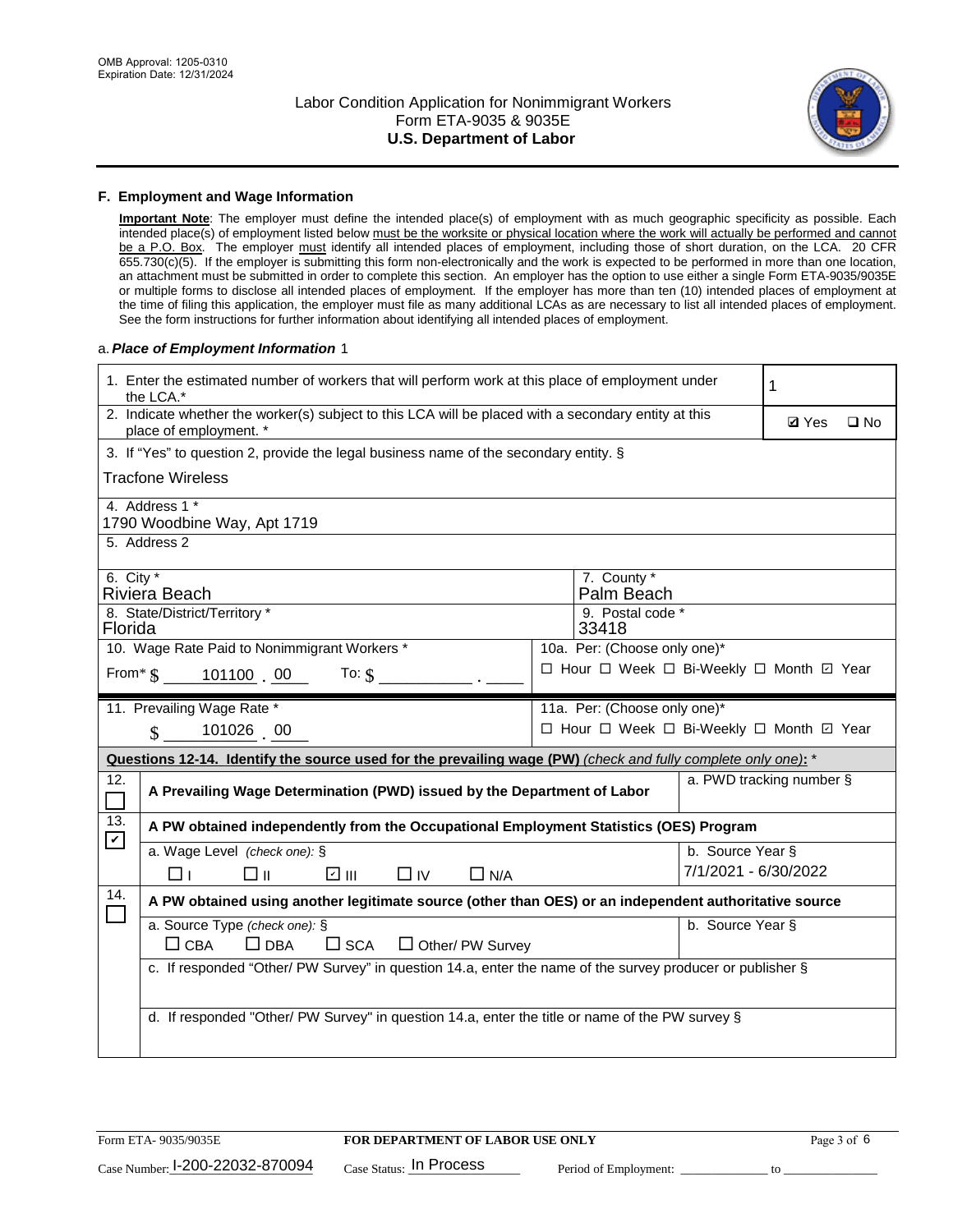

## **G. Employer Labor Condition Statements**

! *Important Note:* In order for your application to be processed, you MUST read Section G of the Form ETA-9035CP - General Instructions for the 9035 & 9035E under the heading "Employer Labor Condition Statements" and agree to all four (4) labor condition statements summarized below:

- (1) **Wages:** The employer shall pay nonimmigrant workers at least the prevailing wage or the employer's actual wage, whichever is higher, and pay for non-productive time. The employer shall offer nonimmigrant workers benefits and eligibility for benefits provided as compensation for services on the same basis as the employer offers to U.S. workers. The employer shall not make deductions to recoup a business expense(s) of the employer including attorney fees and other costs connected to the performance of H-1B, H-1B1, or E-3 program functions which are required to be performed by the employer. This includes expenses related to the preparation and filing of this LCA and related visa petition information. 20 CFR 655.731;
- (2) **Working Conditions:** The employer shall provide working conditions for nonimmigrants which will not adversely affect the working conditions of workers similarly employed. The employer's obligation regarding working conditions shall extend for the duration of the validity period of the certified LCA or the period during which the worker(s) working pursuant to this LCA is employed by the employer, whichever is longer. 20 CFR 655.732;
- (3) **Strike, Lockout, or Work Stoppage:** At the time of filing this LCA, the employer is not involved in a strike, lockout, or work stoppage in the course of a labor dispute in the occupational classification in the area(s) of intended employment. The employer will notify the Department of Labor within 3 days of the occurrence of a strike or lockout in the occupation, and in that event the LCA will not be used to support a petition filing with the U.S. Citizenship and Immigration Services (USCIS) until the DOL Employment and Training Administration (ETA) determines that the strike or lockout has ended. 20 CFR 655.733; and
- (4) **Notice:** Notice of the LCA filing was provided no more than 30 days before the filing of this LCA or will be provided on the day this LCA is filed to the bargaining representative in the occupation and area of intended employment, or if there is no bargaining representative, to workers in the occupation at the place(s) of employment either by electronic or physical posting. This notice was or will be posted for a total period of 10 days, except that if employees are provided individual direct notice by e-mail, notification need only be given once. A copy of the notice documentation will be maintained in the employer's public access file. A copy of this LCA will be provided to each nonimmigrant worker employed pursuant to the LCA. The employer shall, no later than the date the worker(s) report to work at the place(s) of employment, provide a signed copy of the certified LCA to the worker(s) working pursuant to this LCA. 20 CFR 655.734.

1. **I have read and agree to** Labor Condition Statements 1, 2, 3, and 4 above and as fully explained in Section G of the Form ETA-9035CP – General Instructions for the 9035 & 9035E and the Department's regulations at 20 CFR 655 Subpart H. \*

**Ø**Yes ロNo

### **H. Additional Employer Labor Condition Statements –H-1B Employers ONLY**

!**Important Note***:* In order for your H-1B application to be processed, you MUST read Section H – Subsection 1 of the Form ETA 9035CP – General Instructions for the 9035 & 9035E under the heading "Additional Employer Labor Condition Statements" and answer the questions below.

#### *a. Subsection 1*

| 1. At the time of filing this LCA, is the employer H-1B dependent? §                                                                                                                                                                                          |  |  | $\square$ No |              |
|---------------------------------------------------------------------------------------------------------------------------------------------------------------------------------------------------------------------------------------------------------------|--|--|--------------|--------------|
| 2. At the time of filing this LCA, is the employer a willful violator? $\S$                                                                                                                                                                                   |  |  | ⊡ No         |              |
| 3. If "Yes" is marked in questions H.1 and/or H.2, you must answer "Yes" or "No" regarding<br>whether the employer will use this application ONLY to support H-1B petitions or extensions of<br>status for exempt H-1B nonimmigrant workers? §                |  |  | $\Box$ No    |              |
| 4. If "Yes" is marked in question H.3, identify the statutory basis for the<br>■ \$60,000 or higher annual wage<br>exemption of the H-1B nonimmigrant workers associated with this<br>□ Master's Degree or higher in related specialty<br>$\Box$ Both<br>LCA. |  |  |              |              |
| H-1B Dependent or Willful Violator Employers -Master's Degree or Higher Exemptions ONLY                                                                                                                                                                       |  |  |              |              |
| 5. Indicate whether a completed Appendix A is attached to this LCA covering any H-1B<br>nonimmigrant worker for whom the statutory exemption will be based <b>ONLY</b> on attainment of a<br>Master's Degree or higher in related specialty. §                |  |  | ⊡ No         | <b>Q</b> N/A |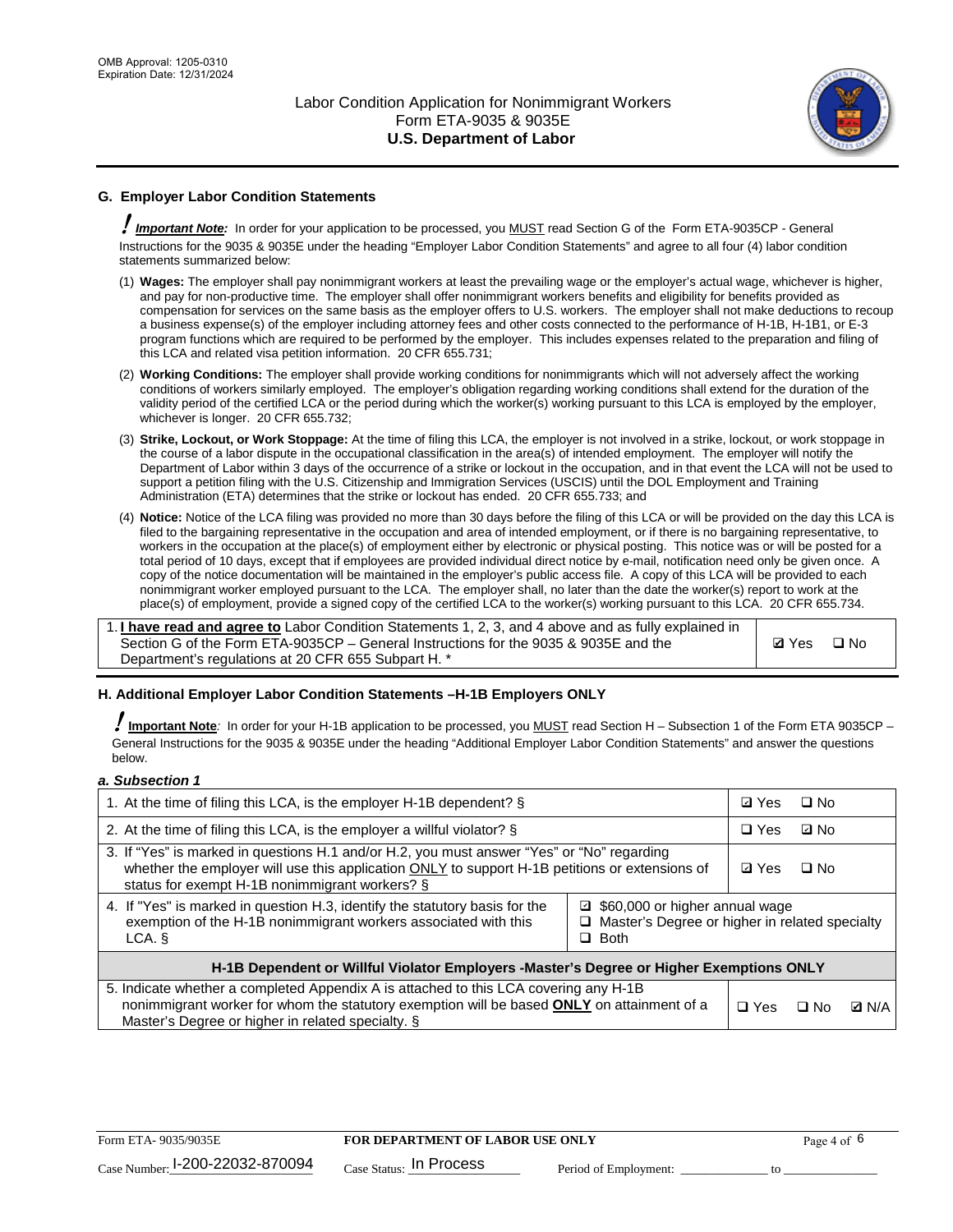

**If you marked "Yes" to questions H.a.1 (H-1B dependent) and/or H.a.2 (H-1B willful violator) and "No" to question H.a.3 (exempt H-1B nonimmigrant workers), you MUST read Section H – Subsection 2 of the Form ETA 9035CP – General Instructions for the 9035 & 9035E under the heading "Additional Employer Labor Condition Statements" and indicate your agreement to all three (3) additional statements summarized below.**

#### *b. Subsection 2*

- A. **Displacement:** An H-1B dependent or willful violator employer is prohibited from displacing a U.S. worker in its own workforce within the period beginning 90 days before and ending 90 days after the date of filing of the visa petition. 20 CFR 655.738(c);
- B. **Secondary Displacement:** An H-1B dependent or willful violator employer is prohibited from placing an H-1B nonimmigrant worker(s) with another/secondary employer where there are indicia of an employment relationship between the nonimmigrant worker(s) and that other/secondary employer (thus possibly affecting the jobs of U.S. workers employed by that other employer), unless and until the employer subject to this LCA makes the inquiries and/or receives the information set forth in 20 CFR 655.738(d)(5) concerning that other/secondary employer's displacement of similarly employed U.S. workers in its workforce within the period beginning 90 days before and ending 90 days after the date of such placement. 20 CFR 655.738(d). Even if the required inquiry of the secondary employer is made, the H-1B dependent or willful violator employer will be subject to a finding of a violation of the secondary displacement prohibition if the secondary employer, in fact, displaces any U.S. worker(s) during the applicable time period; and
- C. **Recruitment and Hiring:** Prior to filing this LCA or any petition or request for extension of status for nonimmigrant worker(s) supported by this LCA, the H-1B dependent or willful violator employer must take good faith steps to recruit U.S. workers for the job(s) using procedures that meet industry-wide standards and offer compensation that is at least as great as the required wage to be paid to the nonimmigrant worker(s) pursuant to 20 CFR 655.731(a). The employer must offer the job(s) to any U.S. worker who applies and is equally or better qualified for the job than the nonimmigrant worker. 20 CFR 655.739.

| 6. I have read and agree to Additional Employer Labor Condition Statements A, B, and C above and |       |           |
|--------------------------------------------------------------------------------------------------|-------|-----------|
| as fully explained in Section H – Subsections 1 and 2 of the Form ETA 9035CP – General           | □ Yes | $\Box$ No |
| Instructions for the 9035 & 9035E and the Department's regulations at 20 CFR 655 Subpart H. §    |       |           |

### **I. Public Disclosure Information**

! **Important Note***:* You must select one or both of the options listed in this Section.

**sqrt** Employer's principal place of business □ Place of employment

### **J. Notice of Obligations**

A. Upon receipt of the certified LCA, the employer must take the following actions:

- o Print and sign a hard copy of the LCA if filing electronically (20 CFR 655.730(c)(3));<br>
Maintain the original signed and certified LCA in the employer's files (20 CFR 655.7
- Maintain the original signed and certified LCA in the employer's files (20 CFR 655.705(c)(2); 20 CFR 655.730(c)(3); and 20 CFR 655.760); and
- o Make a copy of the LCA, as well as necessary supporting documentation required by the Department of Labor regulations, available for public examination in a public access file at the employer's principal place of business in the U.S. or at the place of employment within one working day after the date on which the LCA is filed with the Department of Labor (20 CFR 655.705(c)(2) and 20 CFR 655.760).
- B. The employer must develop sufficient documentation to meet its burden of proof with respect to the validity of the statements made in its LCA and the accuracy of information provided, in the event that such statement or information is challenged (20 CFR 655.705(c)(5) and 20 CFR 655.700(d)(4)(iv)).
- C. The employer must make this LCA, supporting documentation, and other records available to officials of the Department of Labor upon request during any investigation under the Immigration and Nationality Act (20 CFR 655.760 and 20 CFR Subpart I).

*I declare under penalty of perjury that I have read and reviewed this application and that to the best of my knowledge, the*  information contained therein is true and accurate. I understand that to knowingly furnish materially false information in the *preparation of this form and any supplement thereto or to aid, abet, or counsel another to do so is a federal offense punishable by fines, imprisonment, or both (18 U.S.C. 2, 1001,1546,1621).*

| 1. Last (family) name of hiring or designated official *   2. First (given) name of hiring or designated official *   3. Middle initial §<br>Vidyadharan | Saniav           |  |
|----------------------------------------------------------------------------------------------------------------------------------------------------------|------------------|--|
| 4. Hiring or designated official title *<br>Chief Legal Officer                                                                                          |                  |  |
| 5. Signature *                                                                                                                                           | 6. Date signed * |  |

| Form ETA-9035/9035E             | FOR DEPARTMENT OF LABOR USE ONLY   | Page 5 of 6           |  |
|---------------------------------|------------------------------------|-----------------------|--|
| Case Number: 1-200-22032-870094 | $_{\rm Case~S status:}$ In Process | Period of Employment: |  |